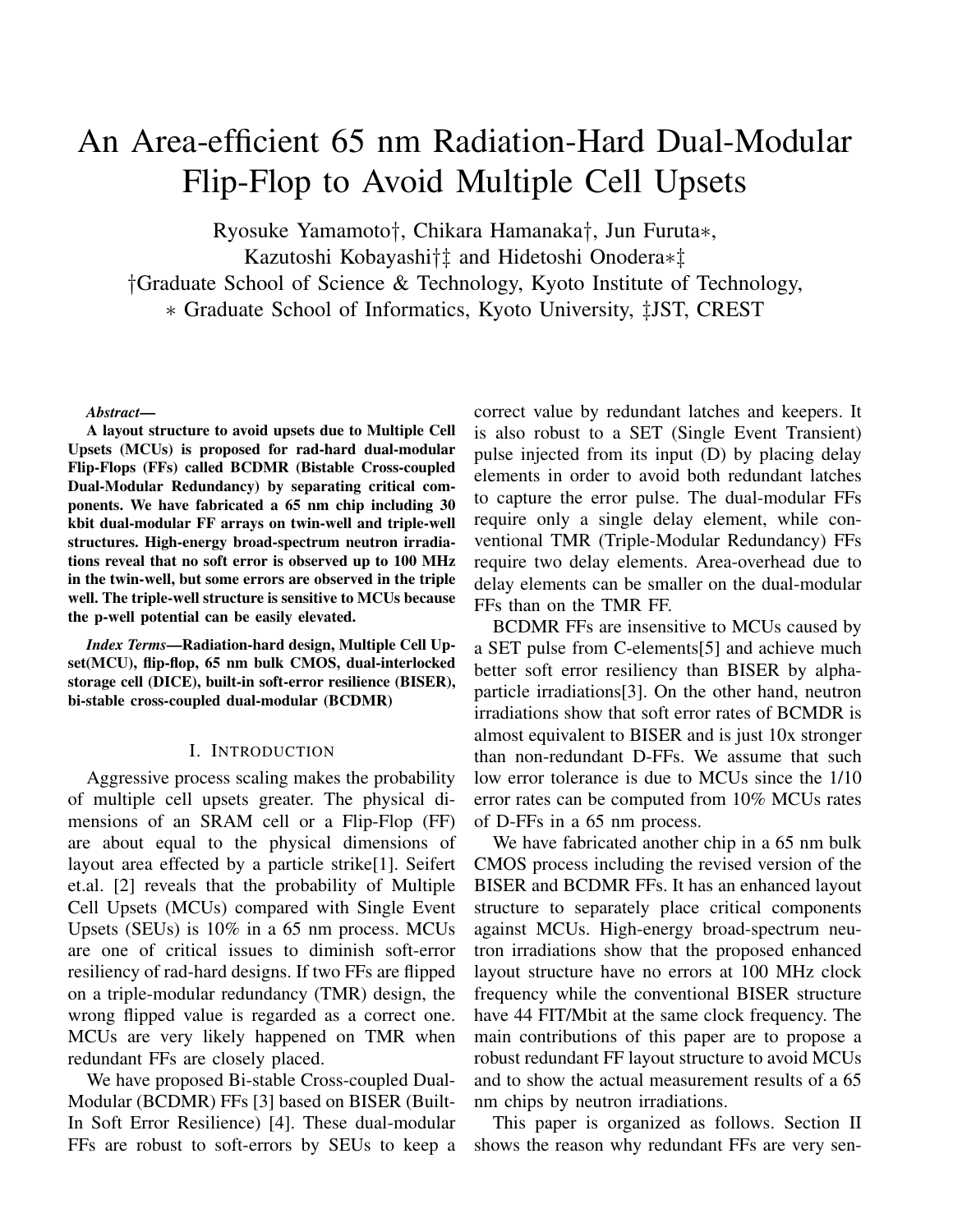sitive to MCUs. Section III explains the BCDMR FF in detail. We propose a robust layout structure of the redundant FFs in Sect. IV. The measurement results by neutron irradiations are shown in Sect. V, which is followed by the conclusion.

# II. VULNERABILITY AGAINST SET PULSE OF REDUNDANT FFS

## *A. SET Pulse between Master and Slave Latches*

Several experimental results shows that SET pulses from combinational circuits are distributed from several ps to  $1,000$  ps[6], [7], [8]. If the clock pulse width is close to the SET pulse width, a SET pulse asserted between the master and slave latch causes an SEU. The upper part of Fig. 1 shows a simplified schematic diagram of a master-slave edge-triggered FF. An inverter is inserted as an aid to explain vulnerability against a SET pulse. The source of the SET pulse can be any component in the master latch directly connected to the slave latch. The bottom part of Fig. 1 shows the transient output Q by four different SET pulses from P0 to P3. The first pulse P0 is injected during the transparent (trans.) state of the slave latch. Although P0 is propagated to Q, it is still a SET pulse that can be filtered by masking effects or delay elements in front of master latches in the next stage to be connected after combinational logics. The second pulse P1 is during the latch state, which is never transmitted to Q. The third pulse P2 is generated between the latch and trans. state. It is almost same as the P0 case. The last pulse P3 causes an SEU in SL since it starts during the trans. state of SL and continues to the latch state.



Fig. 1. Simplified schematic diagram of a master-slave positiveedge-triggered FF(upper) and four SET pulses (P0-3) from inverter.



Fig. 2. BISER FF and schematics of components.

The possibility when such a SET pulse is asserted during the positive clock edge can be ignored when the clock pulse width is sufficiently larger than the SET pulse. But it can not be ignored when it is close to the SET pulse width. For example, if the clock frequency is 1 GHz and the SET pulse width is 100 ps, the possibility that the SET causes an SEU is roughly 10%. Therefore the SER (Soft Error Rate) of redundant FFs with the structure of Fig. 1 is reduced to 1/10 of non-redundant FFs.

## *B. Vulnerability in BISER and DICE Structures*

Fig. 2 (a) shows the schematics of BISER[4]. The BISER structure consists of master and slave parts, each of which consists of a pair of latches, an inverting Muller C-element and a weak keeper. Fig. 2(b) shows schematics of master/slave latches and the C-element. If one of the latches is flipped due to an SEU, the output of the C-element becomes high-impedance and the weak keeper keeps the correct value. An SEU on weak keepers or a SET pulse from the C-element cannot flip the output value of the C-element permanently since the Celement driven by the pair of latches strongly keeps its stored value and the flipped value is quickly restored. The output of the C-element, however, is connected to both of two slave latches. A SET pulse from WM or CM may flip the pair of slave latches simultaneously.

A SET pulse between master and slave latches also invokes similar vulnerabilities on DICE (Dual-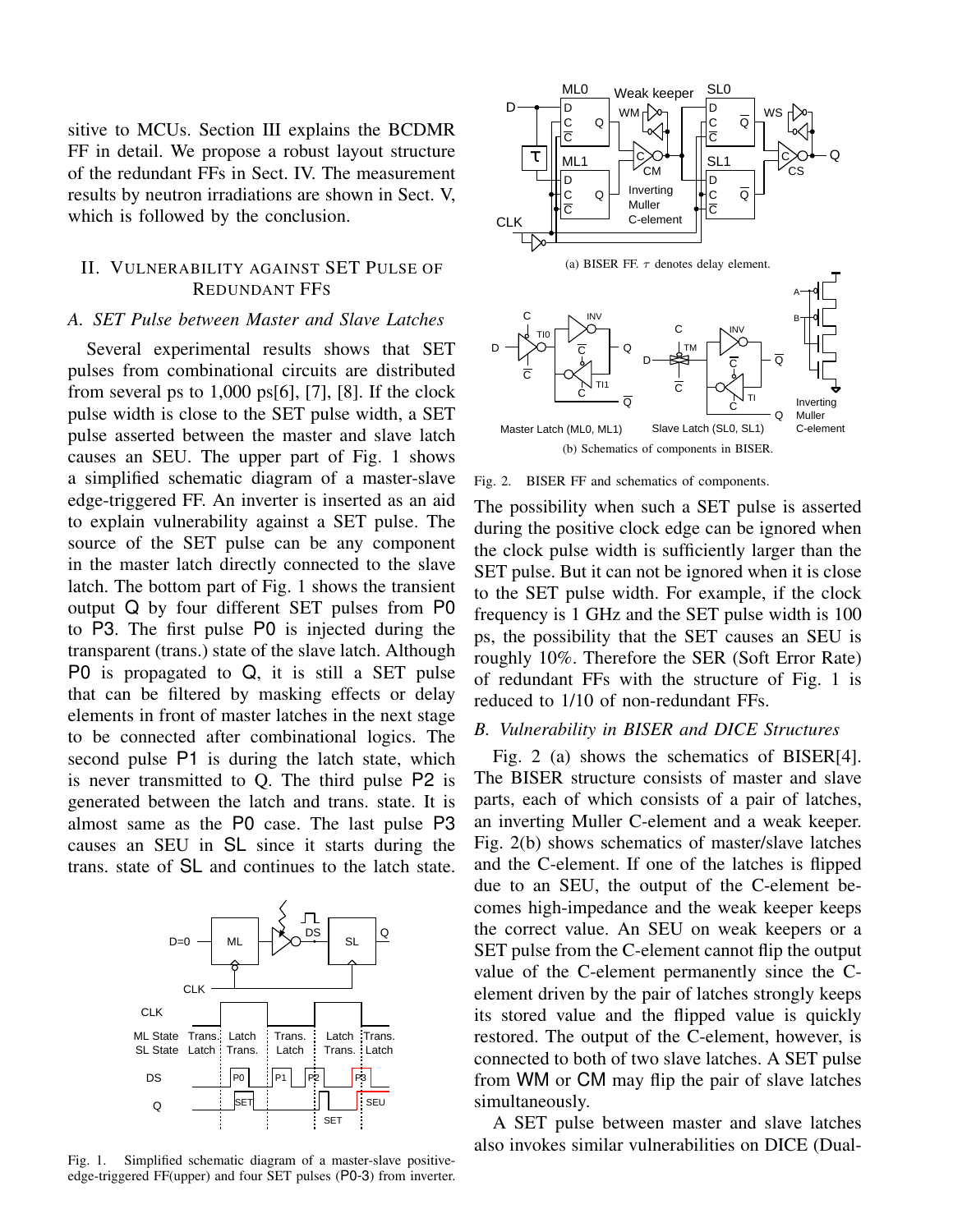



(c) Schematics of components in DICE.

Fig. 3. Two possible DICE FF structures.

Interlocked storage CEll) latches[9]. If two input ports of slave latches are connected to a single output port of the master latch, the slave DICE latch may be flipped by a SET pulse from the master latch. Unfortunately, these vulnerabilities are rarely mentioned because almost all experiments are done without giving any clock to FFs. Fig. 3 shows two possible DICE FF structures to connect master and slave latches. In Fig. 3 (a), two nodes (N2, N3) of slave latches are connected to N0. It is similar to the BISER structure. When a SET pulse is injected at N0, these two nodes N2, N3 may be affected. On the other hand, Fig. 3 (b) is robust since these two nodes are separately connected to N0 or N1. A SET pulse from the master part only affects a single node of the slave part.

## III. BI-STABLE CROSS-COUPLED DUAL-MODULAR (BCDMR) FLIP-FLOP

# *A. Structure of BCDMR FF*

The BCDMR FF in Fig. 4 [3] is developed to mitigate the vulnerability against the SET pulse from the master part on the C-element and weak keepers to duplicate C-elements. The SET pulse on the C-element only influences one of slave latches.



Fig. 4. BCDMR (Bi-stable Cross-coupled Dual-Modular ) FF.



Fig. 5. Effect of SET pulse at N0 to N1 in the BCDMR FF by circuit-level simulation.

The weak keeper is renamed just the keeper. It does not have to be weak because the two C-elements rewrite the keeper complementary from two nodes. Fig. 5 shows a circuit-level simulation result when a particle hit on the node N0 in the BCDMR structure. The node N0 is completely flipped, while the node N1 is almost stable. The error pulse on N1 is only captured by one of slave latches (SL0). Thus the BCDMR FF is very robust to a SET pulse on the C-element. Compared with the original BCDMR structure in [3], the delay element  $\tau$  is inverted. Two master/slave latches stores opposite values. It is mainly to enhance the symmetry of the schematic and layout structures.

A SET pulse on the C-element inverts a slave latch when it is injected across the negative edge of CLK (P3 in Fig. 1). But it does not perturb the



Fig. 6. SET pulse on the C-element that perturbs the output Q.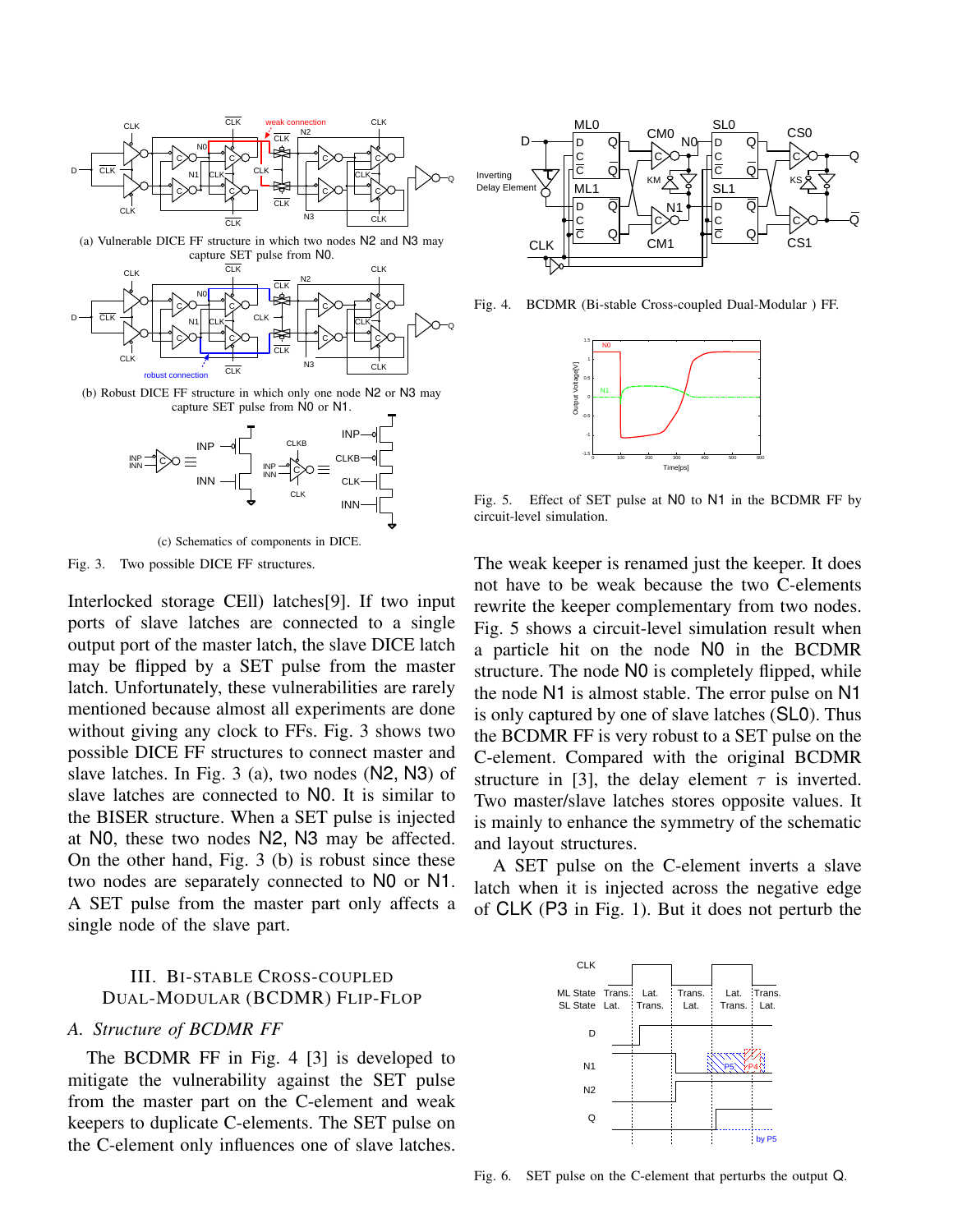TABLE I AREA, DELAY, POWER AND AREA-DELAY-POWER (ADP) PRODUCT OF REDUNDANT FFS NORMALIZED BY THOSE OF D-FF

|       | <b>BISER</b> | <b>BCDMR</b> | <b>TMR</b> |
|-------|--------------|--------------|------------|
| Area  | 2.74         | 2.84         | 3.47       |
| Delay | 1.56         | 1.38         | 1.39       |
| Power | 2.27         | 2.29         | 2.70       |
| ADP   | 9.70         | 8.97         | 13.0       |

output Q if the width of the pulse is not so long as in  $P4$  in Fig. 6. The output  $Q$  is already flipped by the positive edge of CLK just before P4. Thus the keeper in the slave latch KS already stores the correct value before P4 is injected. The SET pulse P4 actually flips SL0, while the output of CS0 does not changes. The output Q stays 0 if a SET pulse is enough long like P5 crossing both the positive and negative edges of CLK. That possibility, however, is very low due to the following two reasons.

- 1) The output Q is only invalid when the input D changes just before the SET pulse. If D is stable, the SET pulse P5 does not perturb Q since KS already stores the correct value.
- 2) Longer pulses are very rare. Assuming the clock frequency is 1 GHz, an SET pulse over 500 ps may cause an error. From the measurement results in [8], pulse distributions are different with the density of tap cells (substrate or well contacts) which stabilize well potential. The pulses over 500 ps are 12% and 1.0% of the total with the distances of tap cells of 28  $\mu$ m and 5  $\mu$ m, respectively. The density of tap cells can drastically reduce longer SET pulses.

If we assume that the average switching activity of FFs is 10% and the tap distance is 5  $\mu$ m, the possibility to collapse the BCDMR FF by SET pulses at 1 GHz (1,000 ps) equivalent to the longest SET pulse from the measurement can be roughly computed by the following equation.  $E_{\text{BCDMR}} =$ [Switching Activity] *×* [Pulse rates *>* 500 ps] *×* [Possibility crossing pos. and neg. clk edges.] =  $10\% \times 1.0\% \times \frac{500 \text{ ps}}{1000 \text{ ps}} = 0.05\%$ 

The possibility of  $0.05\%$  (=2000x) becomes the upper bound of the error resiliency of the BCDMR FF caused by an SET pulse injected to slave latches compared with D-FFs.

Table I shows area, delay, power and area-delay-



Fig. 7. SERs in FIT/Mbit by the neutron irradiation results of the DMR FFs of the layout in Fig. 12.

TABLE II SERS IN FIT/MBIT BY THE NEUTRON IRRADIATION RESULTS OF THE BISER AND BCDMR FFS OF THE LAYOUT W/O CONSIDERING MCUS AS SHOWN IN FIG. 12.

|                  | Clock Freq.                   |           |           |  |
|------------------|-------------------------------|-----------|-----------|--|
|                  | 1 MHz                         | $100$ MHz | $200$ MHz |  |
| <b>BISER FFs</b> | 130                           | 150       | 150       |  |
| <b>BCDMR FFs</b> |                               | 71        |           |  |
| $D$ -FFs         | $1,031$ (no clock is applied) |           |           |  |

power (ADP) product of the BISER, BCDMR and conventional TMR as in Fig. 8 normalized by those of D-FF. As for area and power, BCDMR is slightly worse than BISER. But BCDMR achieves the smallest ADP product of all.

## *B. Experiment Results from the Layout without considering MCUs*

Fig. 7 and Table II shows the error rates in FIT/Mbit by the high-energy broad-spectrum neutron source at RCNP (Research Center for Nuclear Physics), Osaka University[10]. The average accelerated factor is  $3.8 \times 10^8$ x of the ground level of Tokyo. The SER values in FIT/Mbit are converted to those at the ground level. DUTs (Device Under Tests) including 30,240*×*13-bit FFs in the twinwell structure were exposed to the neutron beam for 100 minutes. It reveals that SER of D-FFs is 1,031 FIT/Mbit which is almost same as those of SRAMs. But SERs of BISER and BCDMR are almost 1/10 of the D-FFs and has almost no frequency-dependence. We assume that the reason why the redundant FFs are not insensitive is the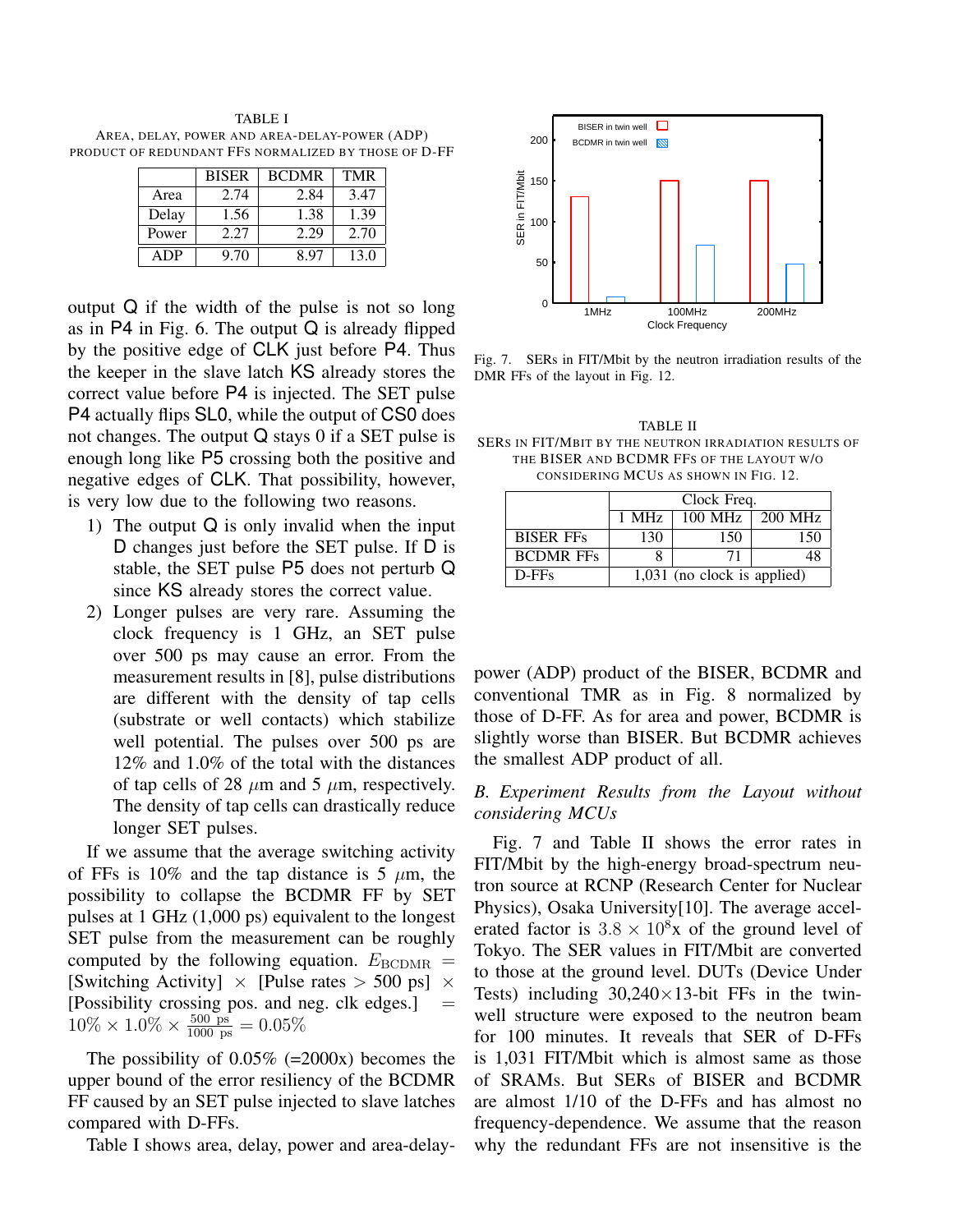MCU between redundant components. These redundant FFs malfunction if two of three memory elements (two latches and one keeper) are flipped. High-energy neutrons from the high-energy broadspectrum neutron beam has higher possibility of MCUs than alpha particles. To enhance error resilience of the redundant FFs, MCUs on redundant components must be removed.

# IV. LAYOUT STRUCTURE TO AVOID MCUS IN REDUNDANT FFS

The neutron irradiation results reveal that MCUs in redundant FFs are a dominant factor in a current deep-submicron process. To protect redundant latches or FFs from MCUs, the group of circuit components that cause an upset must be placed as far apart as possible. Hereafter, we call them critical components. Firstly we explain the definition of the critical components using TMR FFs. Then the revised layout structures are introduced to avoid MCUs in redundant FFs.

## *A. Critical Components in Redundant FFs*

Redundant FFs are very robust to soft errors if redundant components do not flip at the same time. Due to the aggressive process scaling, redundant components are placed very close to one another. Fig. 8 shows a general TMR FF composed of master/slave parts and a voter. If the two latches in the master or slave part are flipped at the same time, the voter produces a wrong value as shown in red characters in Fig. 8. If the flipped components are located in different parts, the voter remains unchanged. Fig. 9 and 10 show two floorplans of TMR. The upper one places slave and master parts side-by-side separately, while the lower one interleaves latches in both parts. When a particle hits on a latch, the nearby latch has the highest possibility to be flipped at the same time. If the flipped latches belong to the other part as in Fig. 10, the voter never produces a wrong value. It is better to interleave master and slave latches in order to prevent MCUs between two latches in the same part. In the TMR FF, a pair of latches in the same part becomes a critical component.

Table III shows the MCU rates of a nonredundant D-FF array by spallation neutron irradiation, in which all FFs are adjacently placed as in



Fig. 8. General TMR FF structure.

Fig. 10. Floorplans of TMR to avoid MCUs by interleaving

TABLE III MCU/SEU RATIO IN N/MBIT/H OF MASTER AND SLAVE LATCHES IN THE D-FFS



Fig. 11. Floorplan of the non-redundant D-FF array to measure MCU/SEU rates.

Fig. 11. Master latches are placed perpendicularly with the distance of  $0.73 \mu m$ , while slave latches are placed diagonally with the distance of 1.03  $\mu$ m. Note that these distances are between NMOS transistors on the P-bulk. Although the difference of distance is 0.3 *µ*m, the MCU rates are 16% and 3.8% respectively. These measurement results reveal that the MCU rate heavily depends on the distance between components. It is better to place critical components as far apart as possible to avoid MCUs. Uemura et. al. reported that the canceling area to separate critical components enhances SER immunity in the DICE latch [11].

#### *B. Layout Structure to Avoid All Possible MCUs*

If two redundant latches are flipped in the BCDMR FF, its output Q is flipped and becomes wrong. If one of latches and the keeper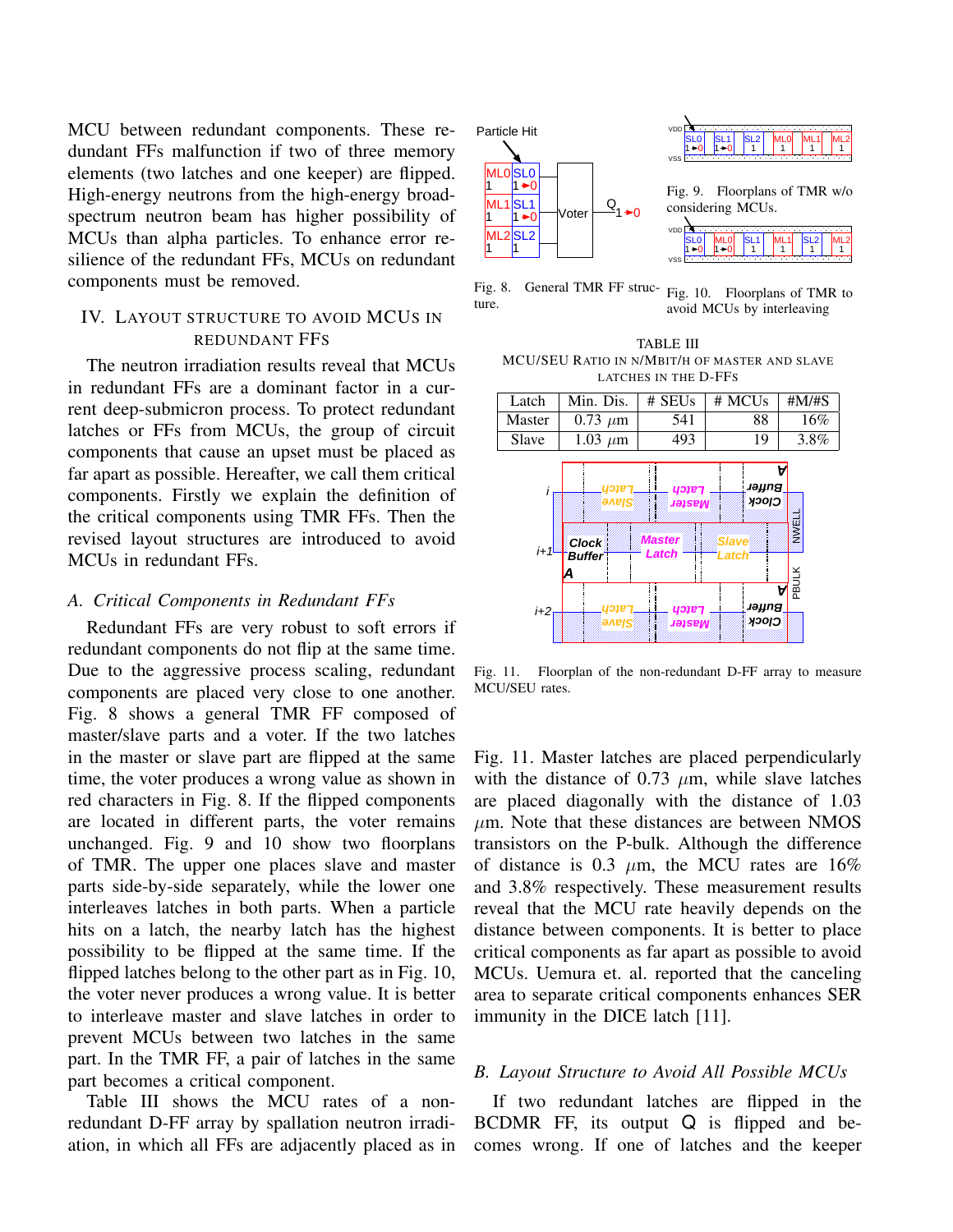

Fig. 12. Floorplan of the BISER and BCDMR FFs considering only MCUs between two latches in the master or slave part.



Fig. 13. Revised floorplans of the BISER and BCDMR FFs to Avoid MCUs between All Possible Critical Components.



Fig. 14. Distances of critical components when Q=0 (Upper) Q=1 (Lower).

(e.g. ML0+KM or SL0+KS in Fig. 4) are flipped simultaneously by an MCU, Q is also flipped. In order to avoid an MCU, these critical components must be place as far apart as possible.

As for two latches in the master or slave part, the double-height cell structure[11] is very effective. Fig. 12 shows the floorplan of the BISER and BCDMR FFs considering only MCUs between two latches in the master or slave part. All components are placed in two rows to share N-well (PMOS

TABLE IV MINIMUM DISTANCES BETWEEN CRITICAL COMPONENTS. (Q=0)

| Floorplan    | Fig. $12$    | Fig. $13$    | Ratio |
|--------------|--------------|--------------|-------|
| <b>BISER</b> | 1.54 $\mu$ m | $3.61 \mu m$ | 2.34  |
| <b>BCDMR</b> | $0.77 \mu m$ | 2.13 $\mu$ m | 2.76  |

transistors) regions. Since the sensitive area of PMOS transistors is much smaller than that of NMOS transistors[1], [12], the double-height cell sharing N-well regions is much stronger against soft errors than that sharing P-well (NMOS transistor) regions. The experimental results already shown in Fig. 7 are obtained from the floorplans in Fig. 12. As already mentioned in the previous section, SERs of redundant FFs (BISER and BCDMR) are 1/10 of the non-redundant FFs. It is mainly because we just take care of MCUs among two latches in the same part. If one of two master or slave latches is flipped, the C-element and the keeper become very vulnerable. If charge is simultaneously collected in the C-element or the keeper while one of latches is flipped, the keeper is also flipped. Then the FF is upset. In the floorplan of Fig. 12, master or slave latches, the C-elements and the keepers are placed very closely by the distances between NMOS transistors of 0.77 *µ*m in the BCDMR and 1.54  $\mu$ m in the BISER. The distance of 0.77  $\mu$ m of the BCDMR is almost same as the master latches in Fig. 11. Thus the floorplan in Fig. 12 causes such a simultaneous flip (an MCU) as in the same manner in the D-FF array.

Fig. 13 shows the revised floorplan of the BISER and BCDMR FFs in which latches, C-elements and keepers are placed separately as far apart as possible. The combinations of critical components are different depending on the value stored in the FF. If the BISER and BCDMR FFs store zero  $(O=0)$ , the shortest distances between critical components in NMOS transistor regions are 3.61 *µ*m and 2.13  $\mu$ m respectively as shown in Fig. 14 (Upper). They become 3.41  $\mu$ m and 3.50  $\mu$ m as in Fig. 14 (Lower) if they store one  $(Q=1)$ . These distances are much longer when compared with the old floorplan. Table IV compares minimum distances between critical components for the old and revised floorplans when Q=0. The minimum distances of the revised floorplans are over 2x wider than those of the old ones. By placing critical components as far apart as possible, the possibility of MCUs can be reduced.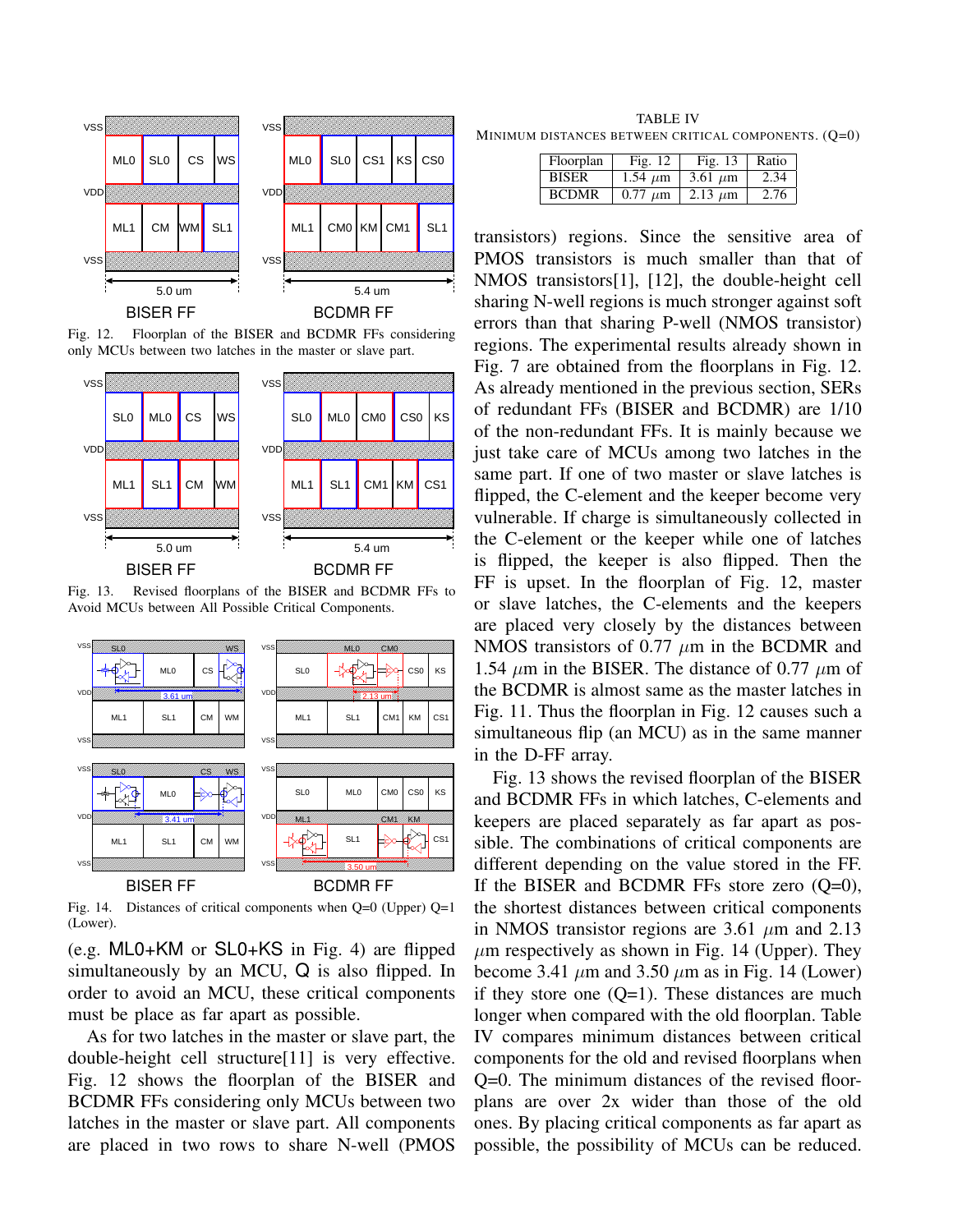

Fig. 15. Chip micrograph fabricated in a 65 nm process.

Experimental results are shown in the next section by neutron irradiations.

Seifert proposes hardened sequential elements based on DICE latches by inserting dummy gates between vulnerable transistors[13]. By paying 10% area overhead, the SER is reduced by 3.8x. Compared with two floorplans in Fig. 12 and 13, there is no area overhead since we interchange components to maximize the distance between critical components.

We ignore contributions of PMOS transistors for the critical components. The minimum distances of critical components in PMOS transistor regions are almost equivalent in the old and revised floorplans. For example, they are  $0.72 \mu m$  and  $0.66 \mu m$  in the old and revised ones. Even if the distance of critical components in PMOS transistor regions are almost equivalent, SERs of the revised floorplan are considerably decreased as shown in the next section. It reveals that the contribution of PMOS transistors for SERs is much smaller than that of NMOS transistors.

#### V. EXPERIMENTAL RESULTS

We have fabricated a 65 nm chip including BISER and BCDMR FFs arrays on twin-well and triple-well structures. Fig. 15 shows a chip micrograph which contains four arrays and a PLL (Phase Locked Loop) in the left half. There are two arrays of BISER and BCDMR FFs with 32,400 bit in the upper half (twin-well), while other two arrays with 34,020 bit are placed in the bottom half (triplewell).

In order to measure error rates while applying clock signals, 9 FFs forms a loop structure to keep flipped values<sup>[3]</sup>. The high-energy broad spectrum neutron-beam irradiations were carried out at RCNP

TABLE V NUMBER OF MEASURED UPSETS FROM THE LAYOUT IN FIG. 13 BY 50 MIN. NEUTRON IRRADIATION (Q=0).

|              |        | Clock Freq.[MHz] |    |     |     |
|--------------|--------|------------------|----|-----|-----|
|              | well   |                  | 10 | 100 | 300 |
| <b>BISER</b> | twin   | 2                |    |     | 24  |
|              | triple |                  |    | 6   |     |
| <b>BCDMR</b> | twin   |                  |    |     |     |
|              | triple | 3                | 2  | 2   |     |

TABLE VI SERS IN FIT/MBIT BY THE NEUTRON IRRADIATION COMPUTED FROM TABLEV (O=0).

|              |        | Clock Freq.[MHz] |    |     |      |
|--------------|--------|------------------|----|-----|------|
|              | well   |                  | 10 | 100 | 300  |
| <b>BISER</b> | twin   | 18               | 26 | 44  | 2.12 |
|              | triple | 10               | 28 | 56  | 104  |
| <b>BCDMR</b> | twin   | $< 9$ (No error) |    |     |      |
|              | triple | 29               | 19 | 19  |      |



Fig. 16. SERs in FIT/Mbit by the neutron irradiation results of the DMR FFs of the layout in Fig. 13 (Q=0).

of Osaka University. Experimental setups are same as those in Section. III-B except for the average acceleration factor, 3.67*×*10<sup>8</sup> .

To increase the number of observed errors, 12 DUTs were measured at the same time. All FFs are initialized to be 0 before neutron irradiation. The irradiation time of each frequency is 50 minutes. Table V and VI show the actual number of observed errors in 50 minutes and SERs in FIT/Mbit respectively. Fig. 16 shows the soft error rates in FIT/Mbit. Note that the BCDMR FFs cannot work correctly at 300 MHz due to some clock signal wiring issue.

In the BISER FF, the SER is increasing according to the clock frequency since a SET pulse on the C-